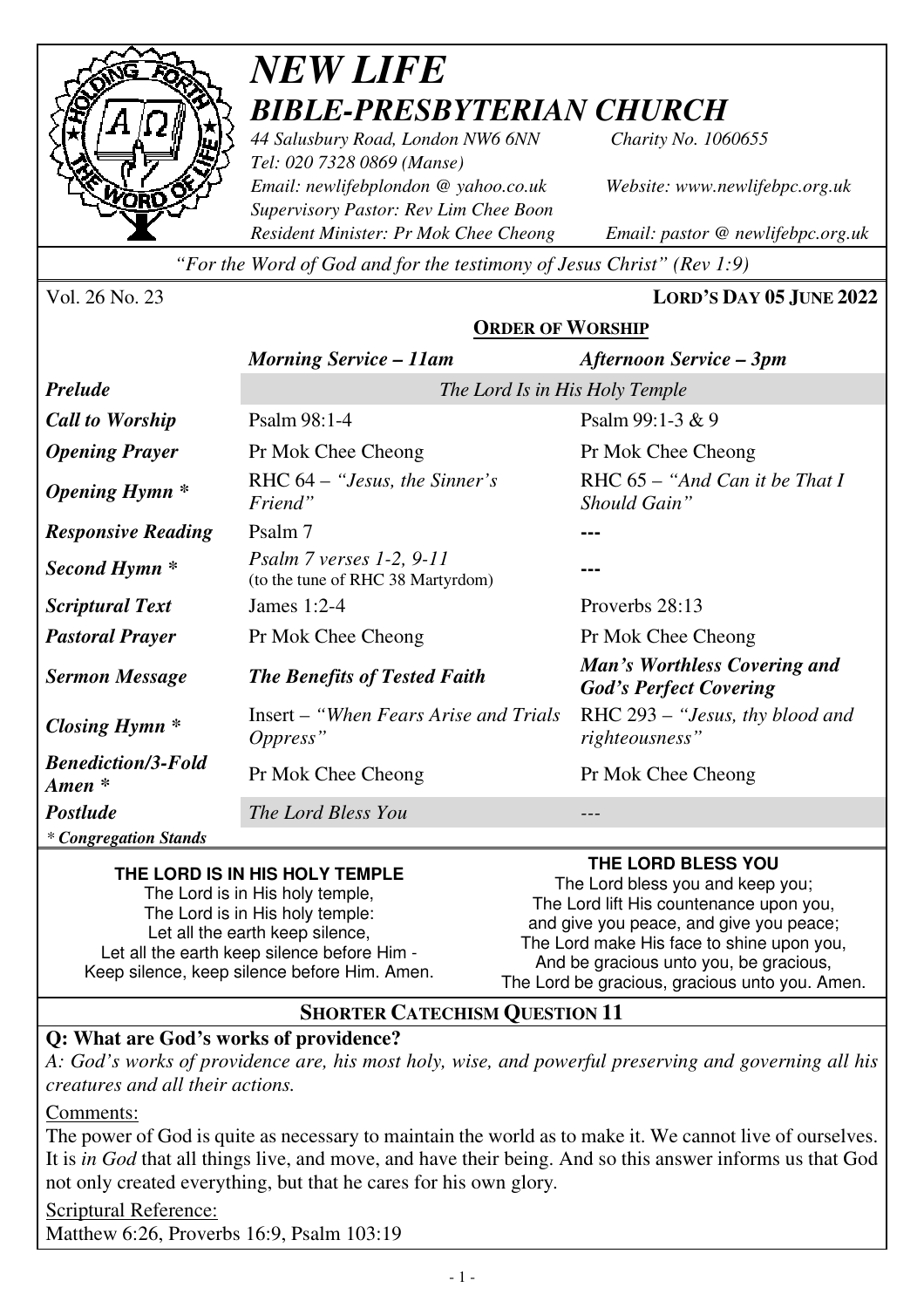# **JEHOVAH RAPHA** Exodus 15:22-17:16

In this lesson, we learn what it means to trust in the Lord by looking at the difficulties Moses and the Israelites faced as they made their way from Egypt, through the wilderness, and eventually to Canaan.

After the water at Marah was made sweet for the Israelites to drink, God said, "If thou wilt diligently hearken to the voice of the LORD thy God, and wilt do that which is right in his sight, and wilt give ear to his commandments, and keep all his statutes, I will put none of these diseases upon thee, which I have brought upon the Egyptians: for I *am* the LORD that healeth thee." (15:26). Just as He healed the water, you see, He 's going to heal them.

"I *am* the LORD that healeth thee." gives us a new name for God: *Jehovah Rapha*. This is what we would call a progressive or growing revelation. First of all they learned that God is Jehovah, that is, the great I AM, the powerful God who was going to conquer the Egyptians and bring His people out of Egypt. And now that they are in the wilderness, they have to learn that this powerful and delivering God is also the God of healing, the God who is going to take care of them each step of the way in the wilderness.

After this incident at Marah, they came to a place called Elim, which was about a day's journey further on into the Sinai. The commentator Charles Erdman wisely writes that this part of the story involving Elim is there to remind us that the Christian life is not entirely a desert journey and that it often leads through green pastures and beside the still waters.<sup>1</sup> Elim is not yet Canaan. They 're not yet in the Promised Land. There are going to be a lot of hard times to come. But nevertheless it is an oasis along the way and it is a way of saying that God does provide these arbors on the hill of difficulty, these oases of refreshment in the parched surroundings in which we live. Haven't you found that to be true? You go through a hard time and then there's an oasis that God gives you, and it 's meant to refresh your spirit and help you along the way.

The second major incident occupies all of chapter 16, which is the provision of the manna and quail. Its importance is seen, not only in the fact that it is told in detail in one whole chapter, but it 's mentioned again and again throughout the Bible (Num. 11; Deut. 8; Josh. 5; Neh. 9; and in the Psalms; also in the New Testament, John 6; Heb. 9; and Revelation).

Now this chapter begins with a very interesting time reference. It tells us in verse 1 that they camped at this place in the desert on the fifteenth day of the second month after they 'd come out of Egypt. That's meaningful because you will recall that they had left Egypt on the fifteenth day of the first month, exactly one month later. The month before they had this miraculous deliverance, and now one month later they'd forgotten all about it. They 'd had victory over the Egyptians who were going to kill them. Now they are hungry and they 're complaining again.

There are lessons about grumbling here for us. One is that when the people are grumbling against Moses and Aaron it is not really against them, but against the Lord. When we grumble, we are grumbling against God. As Christians, we know this is not good. So what we do is grumble about our circumstances. We somehow think that we are safe in doing that, forgetting that it really is against God because it is God who gives the circumstances. What we find again and again is that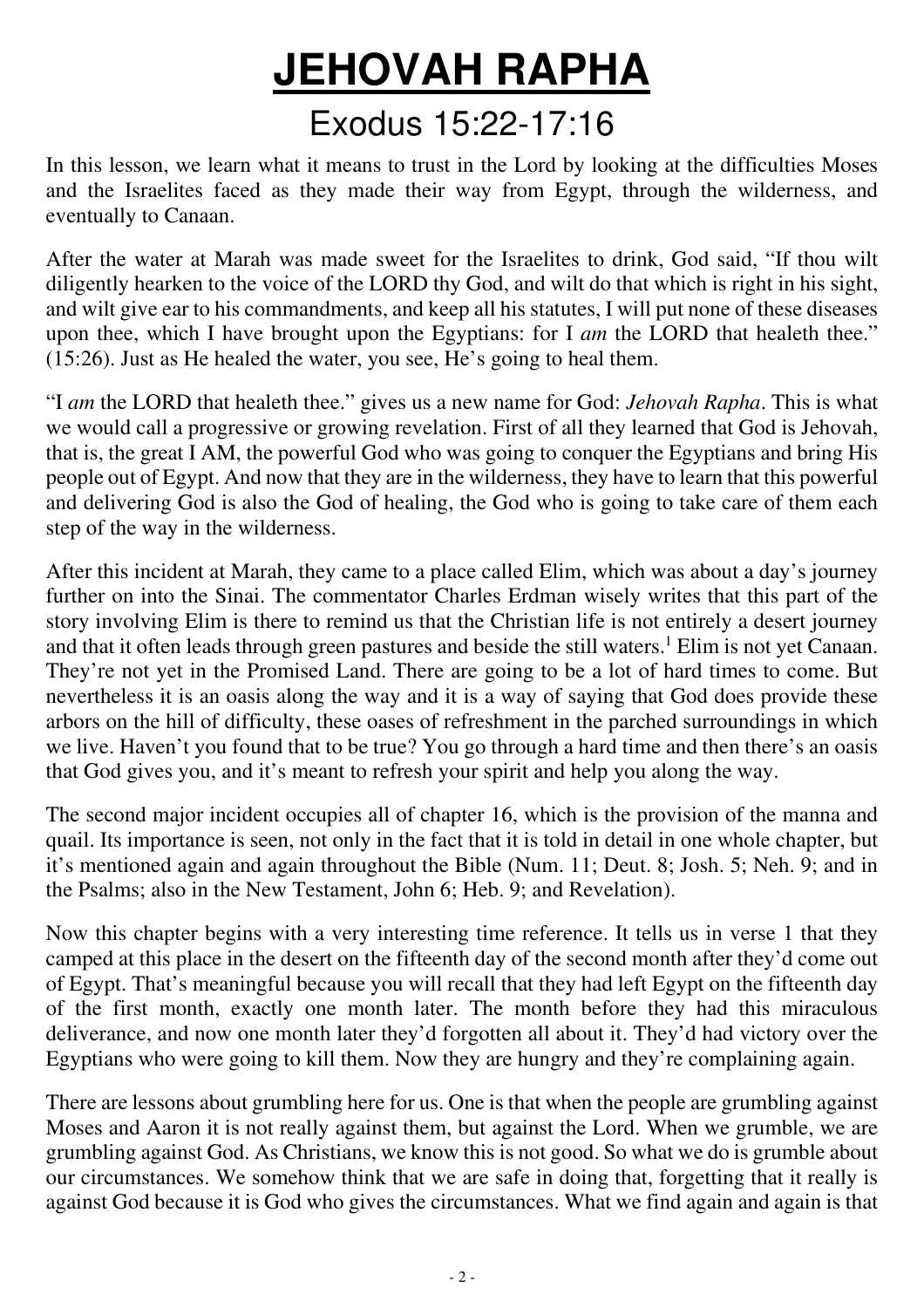when these hard times come into our lives, God is giving these circumstances in order to test and train us.

God did provide for them in two ways when they were hungry. He provided quail, which are little birds, and He provided manna, which is this bread-like substance that they found on the ground in the morning. The manna was an utter miracle. There 's nothing that can explain that. The quail, on the other hand, are a natural phenomenon. People who know this area of the world say that great flocks of these birds come down from the Mediterranean into Africa in the winter, and in the spring they make their way back up north. As these quail fly these long distances, they become so exhausted that people can almost pick them off the ground. Apparently that's what happened. The wind, which was of God, blew them over in the direction of the Israelites in the spring.

The arrival of the manna was very different. The Bibles tells us that it was white, like coriander seed, tasted like a wafer with honey. The Israelites didn't know what it was; they had never seen anything like it. Some commentators have tried to explain it naturally, suggesting that it came from an insect that secretes a honey-like substance, or perhaps it was a kind of lichen that grows on rocks about the size of a pea. I don 't find these or any other natural explanation convincing. The people had this manna wherever they went during their wilderness wandering; it appeared on the ground every morning except the Sabbath for those the forty years. It had to be a miracle from God! The people saw this thing, and they had never seen anything like that before. They saw it and asked in Hebrew, "p, meaning, "What is it?" That's where they got the word manna.

### **Study Questions:**

- 1. After the provision at Marah, by what name does the Lord reveal Himself, and what does it mean?
- 2. What is the significance of the brief mention of Elim?
- 3. What is the second major incident from our passage?
- 4. What is the fundamental problem with grumbling?

**Application:** Do you tend to grumble when things are not going the way you would like? Purpose to stop grumbling, and replace that with a deeper trust in the Lord's sovereign wisdom and power.

**Key Point:** What we find again and again is that when these hard times come into our lives, God is giving these circumstances in order to test and train us.

Adapted from *Think and Act Biblically*, by James Boice is a devotional of the Alliance of Confessing Evangelicals

<sup>1</sup> Charles R. Erdman, The Book of Exodus: An Exposition (New York: Revell, 1949), 77.